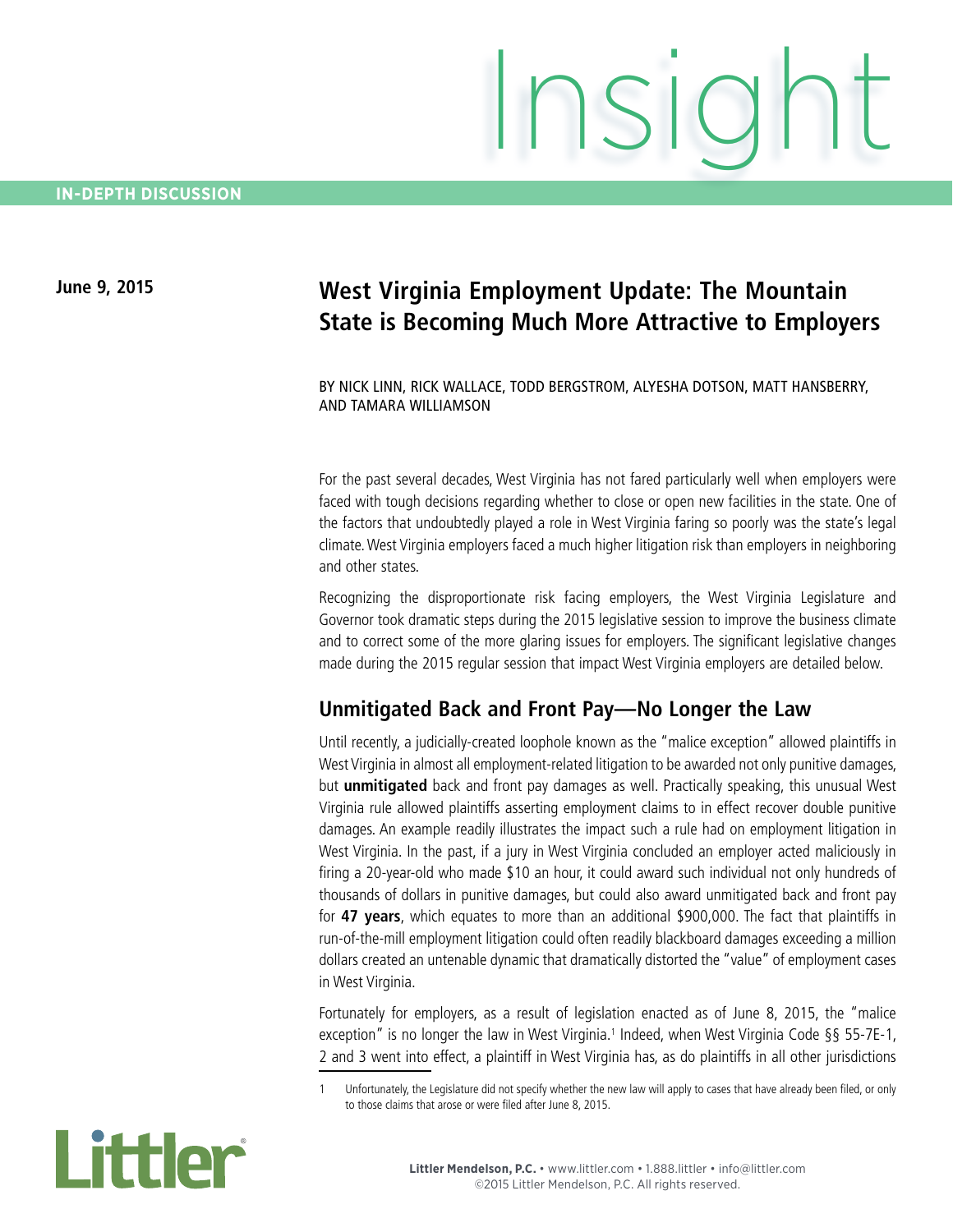in the United States, "an affirmative duty to mitigate past and future lost wages, regardless of whether the plaintiff can prove the defendant employer acted with malice or malicious intent, or in willful disregard of the plaintiff's rights." Succinctly, this new legislation codifies a plaintiff's duty to mitigate, and abolishes the previously recognized malice exception.

The new law requires that in the event front pay is sought as a remedy, the trial judge must make a preliminary finding as to whether front pay—versus reinstatement—is appropriate. If the trial judge concludes front pay is an appropriate remedy, it is for the trial judge, not the jury, to decide the amount of such award.

## **Legislature Adopts Punitive Damages Cap**

Following years of West Virginia being ranked as one of the top three "judicial hellholes" in the United States, the West Virginia Legislature recently joined a growing number of states taking steps to rebalance the scales of justice by establishing limits on the punitive damages recoverable in civil litigation. With such statutory limits ranging from states abolishing punitive damages altogether (New Hampshire) to merely articulating the burden of proof that must be met by plaintiffs seeking punitive damages (e.g., Kentucky), West Virginia has codified the burden of proof to be met by plaintiffs seeking punitive damages. The West Virginia legislature also imposed limits on the amount of punitive damages that can be awarded in civil matters.

Specifically, the new West Virginia statute requires that plaintiffs establish by **clear and convincing evidence** that the damages allegedly suffered were the result of conduct carried out by the defendant with "actual malice" towards plaintiff, or a "conscious, reckless and outrageous indifference to the health, safety and welfare of others." W. Va. Code §55-7-27 (2015). In addition, the new statute provides defendants with the option of bifurcating the issue of punitive damages from that of liability. The statute also vests courts with the authority to determine whether the evidence presented in the first stage of the bifurcated trial is sufficient to warrant proceeding to a second stage that addresses the issue of punitive damages. Finally, the new statute caps the amount of punitive damages that may be awarded in civil cases to four times the amount of compensatory damages awarded or \$500,000, whichever is greater, and mandates a judicial reduction in any punitive damages award exceeding such formula. The new statute was passed on February 24, 2015, and will apply to cases filed on or after June 8, 2015.

## **Wage Payment & Collection Act—Final Wages No Longer Must Be Paid in Hours**

For years, employers in West Virginia dramatically altered their payroll practices in an effort to comply with the West Virginia Wage Payment and Collection Act ("WPCA") and its requirement that discharged employees be paid all wages owed within hours of their termination. After years of discussion and half-hearted efforts to address the issue, the West Virginia legislature in 2015 finally amended the WPCA to bring it in line with similar statutes in other states, allowing employers to pay discharged employees all wages owed on or before the next regular payday on which such wages would otherwise have been payable.

The WPCA, set out in W.Va. Code § 21-5-1 et seq., is a broad statute that applies to any "person, firm or corporation" employing any employee in the state of West Virginia. While the WPCA regulates a wide variety of wage payment practices relevant to West Virginia employers, there were two key revisions made to the act during the Legislature's 2015 regular session, both designed to ease the administrative and legal burdens on employers.

As noted above, the first key revision to the WPCA modifies the time period in which an employer must pay an employee's final wages, including any accrued and calculable fringe benefits, when that employee is discharged by the company. For years, employers were required to pay discharged employees all amounts owed within 72 hours of termination. If such payment was not made within the statutory time frame, the employee was entitled to liquidated damages in an amount equal to **three times** the untimely paid wages. The statute also permitted the employee to recover his or her "reasonable" attorneys' fees. Not surprisingly, such statute led to a flood of individual and class-action lawsuits. In 2013, the Legislature made a half-hearted attempt to address the problem by amending the WPCA to allow employers to pay discharged employees within four business days of their separation, or the next regular payday (whichever came first). That amendment was problematic when an employee was discharged shortly before the next regular payday.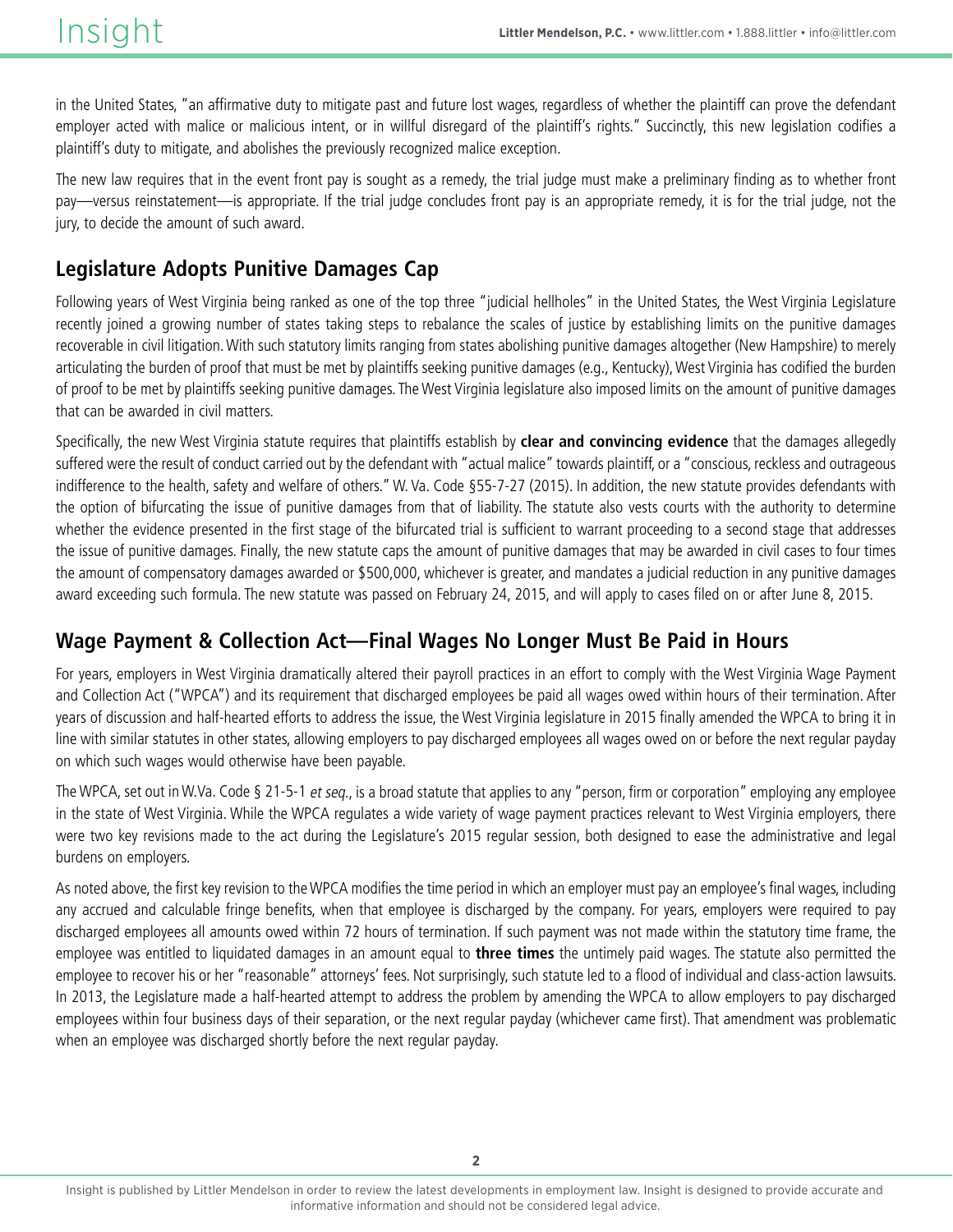Finally, in the 2015 session, the Legislature more effectively addressed the issue, clarifying that employers need not pay employees all amounts owed within one or two days after an employee quits or is discharged, **but only on or before the next regular payday when such wages would otherwise have been payable** (in other words, the same date such amounts would have been due had the employee not quit or been discharged). In addition, the Legislature reduced the amount of liquidated damages recoverable by an employee who is not timely paid to two times the unpaid amount. These revisions are effective as of June 11, 2015, and should dramatically reduce the amount of litigation stemming from this statute.

The second revision to the WPCA modifies the frequency with which employers in West Virginia must pay their employees. Previously, employers were required to pay their employees at least every two weeks, which could only be modified by a "special agreement" approved by the Commissioner of Labor. The Legislature revised the act to require employers to pay their employees at least twice every month, and with no more than 19 days between payments. While a seemingly minor adjustment, this revision, effective June 12, 2015, brings West Virginia's wage payment frequency in line with the majority of states across the country.

## **Significant Amendments to Deliberate Intent Statute**

For years, W. Va. Code § 23-4-2 (commonly known as "the deliberate intent statute") has provided workers with a potential avenue for circumventing the workers' compensation immunity afforded to West Virginia employers with respect to lawsuits based upon work-related injuries. Although W. Va. Code § 23-4-2 remains in effect, recent amendments to the statute—amendments that will apply to injuries occurring on or after July 1, 2015—have raised the bar that an injured worker must meet in order to prove a deliberate intent claim.

### Two Types of Deliberate Intent Claims

The deliberate intent statute has provided, and continues to provide, injured workers with two ways of proving a deliberate intent claim against an employer or person: (1) by proving that the employer or person against whom liability is asserted acted with a consciously, subjectively, and deliberately formed intention to produce the specific injury or death to the employee (formerly W. Va. Code § 23-4-2(d)(2)(i), but now (as amended) W. Va. Code § 23-4-2(d)(2)(A)); or (2) by proving the existence of each of five factors (formerly W. Va. Code § 23-4-2(d)(2)(ii), but now (as amended) W. Va. Code § 23-4-2(d)(2)(B)). Claims brought pursuant to the five factors set forth in W. Va. Code § 23-4-2(d)(2)(B), sometimes referred to as the five-factor test, are the far more common of the two types of deliberate intent claims.

### Amendments Impacting the Five-Factor Test

The amendments to the deliberate intent statute provide much-needed clarification regarding certain elements of the five-factor test, including clarification about what constitutes "actual knowledge," what constitutes an applicable state or federal safety statute, rule, or regulation or a commonly accepted and well-known safety standard within the industry or business of the employer, and what constitutes a "serious compensable injury."

In addition, a plaintiff bringing a deliberate intent claim under the five-factor test set forth in West Virginia Code § 23-4-2(d)(2)(B) must, at the time of filing the complaint, submit a verified statement by an expert in support of the deliberate intent claim. Provided that the plaintiff's complaint survives the initial pleadings phase, an employer may request, and the court shall give due consideration to, the bifurcation of discovery, such that discovery related to liability issues be completed before discovery related to damage issues.

### Other Noteworthy Amendments to the Deliberate Intent Statute

In addition to clarifying certain elements and requirements with regard to claims brought under the five-factor test, the recent amendments to the deliberate intent statute also establish:

- specific circumstances in which an injured worker's intoxication will constitute the proximate cause of the injury;
- that, except for good cause shown, the filing of a workers' compensation claim for benefits will be a pre-requisite to recovery in connection with a deliberate intent claim; and
- the venues in which deliberate intent actions must be brought.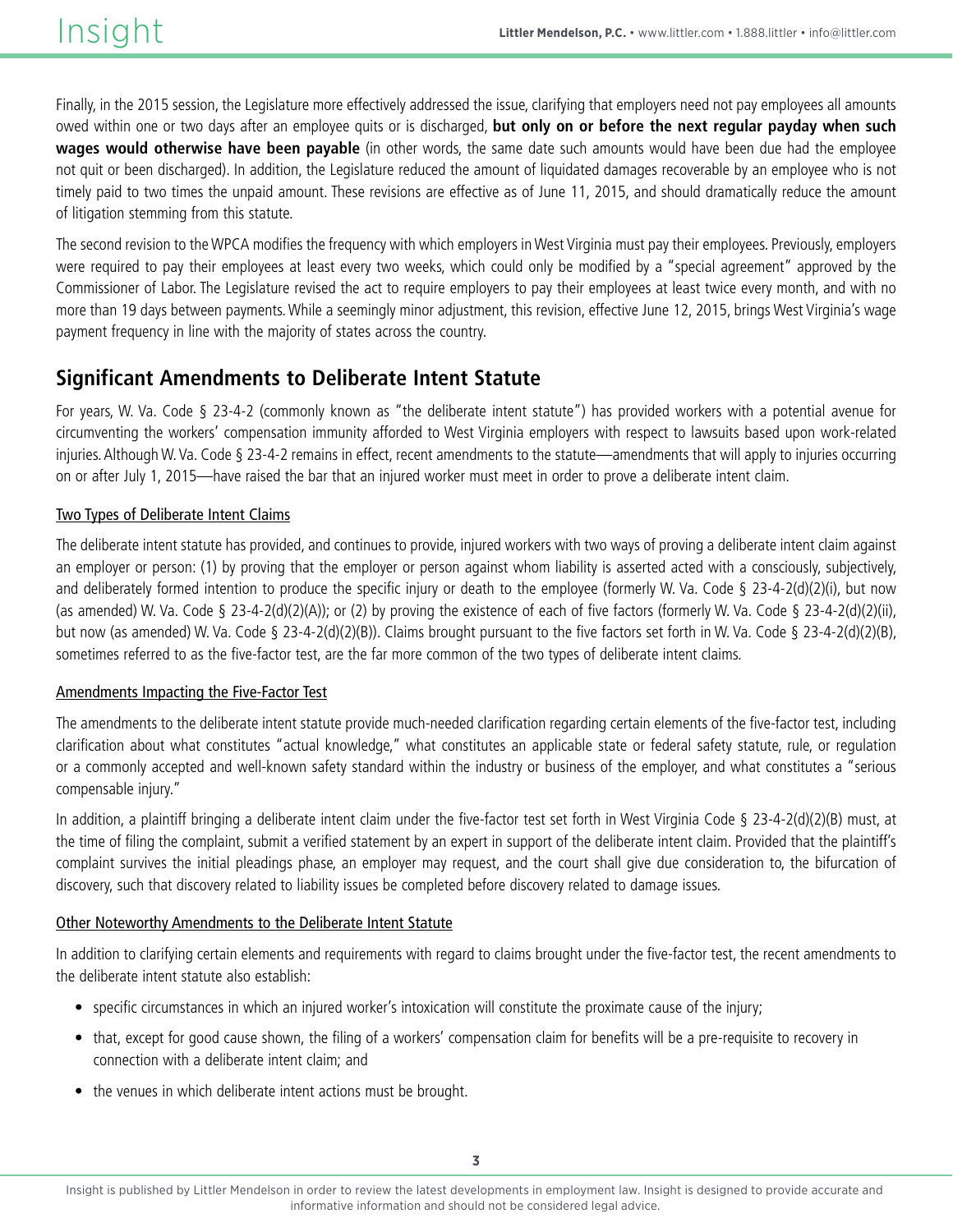## **Revised Uniform Arbitration Act**

After decades languishing as a less-favored method of resolving non-union disputes in West Virginia, arbitration, which allows parties to avoid the unpredictability of juries and can in many instances be more efficient and cost-effective than traditional court-based litigation, is gradually gaining wider acceptance in the state. Although of limited application in certain instances,<sup>2</sup> the adoption of the Revised Uniform Arbitration Act eliminates any question whether the West Virginia State Legislature has joined the West Virginia courts in explicitly expressing its support for resolving disputes by means of arbitration.

Although West Virginia's state courts have historically been hostile toward arbitration, recent decisions of the Supreme Court of Appeals of West Virginia have signaled a shift in that attitude. In the putative class action case State of West Virginia ex rel. Ocwen Loan Servicing, LLC v. The Honorable Carrie Webster, Judge of the Circuit Court of Kanawha County, and in New v. Gamestop, the Supreme Court of Appeals of West Virginia found in favor of arbitration agreements. In spite of such recent support from the courts, West Virginia's Arbitration Act, enacted in 1926, had not been amended since 1931. As a result, there was a lack of direction as to the logistics associated with pursuing arbitration in West Virginia. In particular, parties, arbitrators, and the courts lacked guidance regarding the method to select arbitrators, to compel witnesses to appear, and the manner in which the arbitration award was to be crafted.

The revised Act fills that void by incorporating amendments adopted more than a decade ago by the National Conference of Commissioners on Uniform State Laws. In so doing, West Virginia has joined 18 other states that have accepted the uniform act. Important guidance provided by the various provisions of the Act includes:

- §55-10-8(a)—submission to arbitration is irrevocable.
- • §55-10-9(f )—if a proceeding involves a claim that can be referred to arbitration under an alleged agreement, the court must stay any judicial proceeding that involves the claim until the court renders a final decision regarding arbitrability. Interestingly, this provision, limits a court's ability to allow court-based litigation—and its related expenses—to proceed for an unlimited period of time while it decides whether to compel arbitration.
- • §55-10-9(g )—if a court orders arbitration, the court must stay all proceedings involving that claim.
- §55-10-25—no award shall be set aside unless there are errors apparent upon its face or if it has been acquired by corruption or other undue means or mistake.
- §55-10-25(c)—allows for a rehearing by arbitrators at the discretion of a court.
- §55-10-26—provides the circumstances under which an arbitration award can be modified or corrected.
- • §55-10-27 –any award of an arbitration panel is to be entered as a judgment or decree of the court unless good cause is shown as to why it should not be done.

This new Act will apply to all agreements to arbitrate made on or after July 1, 2015. Additionally, the new Act also governs agreements to arbitrate made before July 1, 2015, if all the parties to the agreement or to the arbitration proceeding so agree in a "record." Such a "record" must be in a tangible medium, and it may be made at any point. Finally, the Act applies to any agreement to arbitrate renewed or continued on or after July 1, 2015.

## **West Virginia Adopts Modified Comparative Fault**

For causes of action arising on or after May 25, 2015, West Virginia courts will apply the standard of modified comparative fault, as a result of recently enacted legislation that reflects a departure (except in certain limited circumstances) from the previous standard of joint liability. In essence, the new approach will have the effect of requiring that damages recovered by a plaintiff be specifically allocated to each defendant

<sup>2</sup> Numerous holdings of the U.S. Supreme Court make clear that, with regard to contracts affecting interstate commerce, any state statute that impedes arbitration or subjects an agreement to arbitrate to additional hurdles or restrictions that do not apply to other types of contracts is preempted by the Federal Arbitration Act ("FAA"). Indeed, the Supreme Court of Appeals of West Virginia, shortly after the Revised Uniform Arbitration Act was passed by the Legislature (and before it became effective) expressly recognized FAA preemption in Schumacher Homes of Circleville, Inc. v. John Spencer and Carolyn Spencer, 2015 WL 1880234 (W.Va. Apr. 24, 2015). The Schumacher court determined that when interstate commerce is involved the FAA preempts the Revised Uniform Arbitration Act provision allowing courts to decide whether an arbitration agreement is enforceable.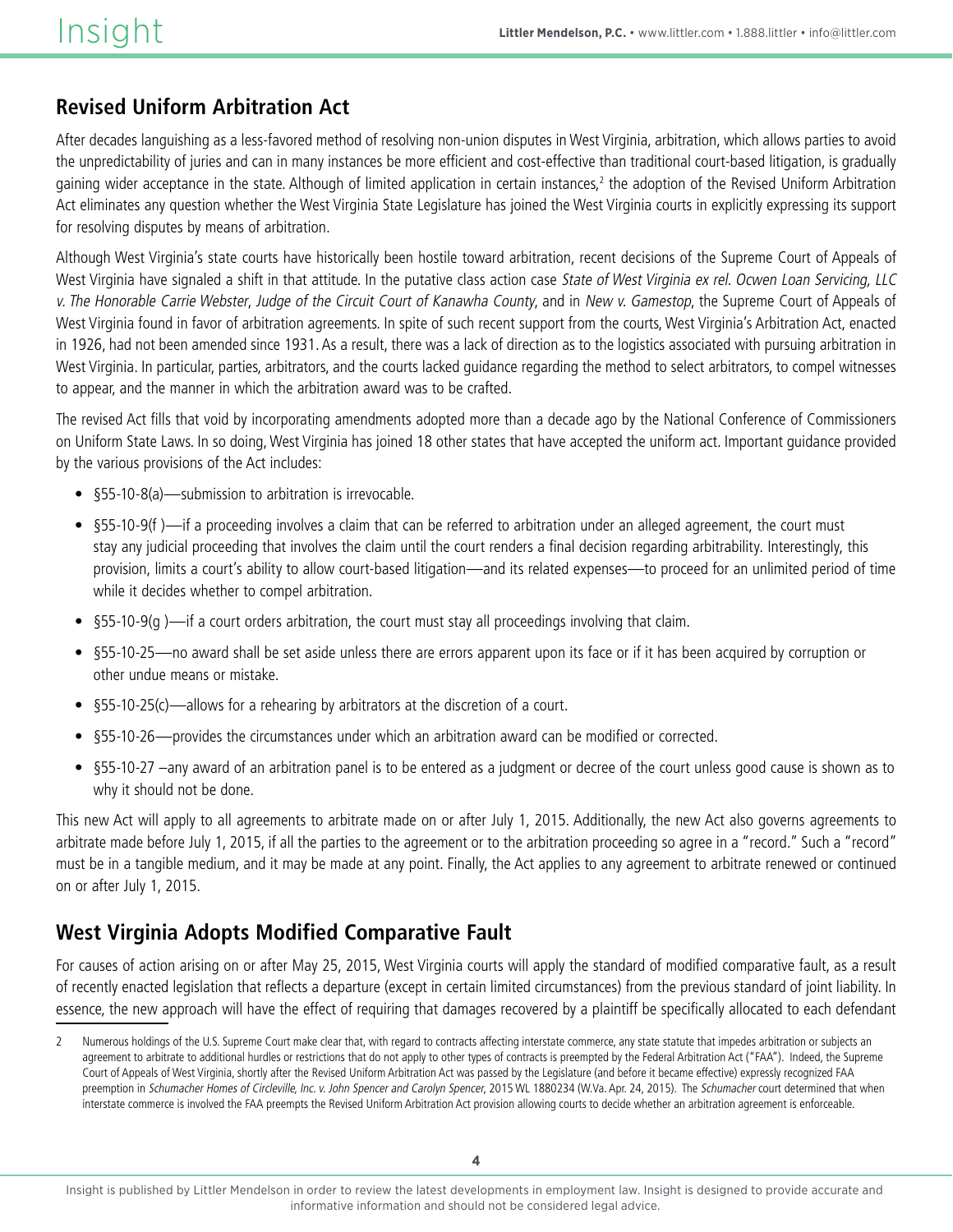(and, in some instances, to non-parties) with the amount for which each person/entity is responsible being paid by that person/entity—a stark contrast to joint liability, which essentially allowed for the allocation of fault among parties but required that each defendant be individually responsible for the entire amount of damages awarded. The following is a brief summary of such statutory changes:

### §55-7-13a: Modified Comparative Fault Standard Established

Under the previous statutes, liability for any award of damages was restricted to parties to a civil action. Following a favorable verdict, a plaintiff could seek to recover an entire judgment from any defendant found to be at least 30% liable for the harm sustained by the plaintiff, thereafter shifting the burden to the paying defendant to recover contributions from the other defendants. Under the new, "modified" standard, the liability of each person found to have contributed to a particular harm—including plaintiffs and non-parties—shall be allocated on a percentage basis, and any damages recovered by plaintiff shall be allocated to each person accordingly.

### §55-7-13b: Definitions

No definitions were provided in the previous iteration of §55-7-1, et seq. For purposes of comparative fault and allocation of damages among multiple parties, the following definitions shall now apply:

"Compensatory damages" means damages awarded to compensate a plaintiff for economic and noneconomic loss.

"Defendant" means, for purposes of determining an obligation to pay damages to another under this chapter, any person against whom a claim is asserted including a counter-claim defendant, cross-claim defendant or third-party defendant.

"Fault" means an act or omission of a person, which is a proximate cause of injury or death to another person or persons, damage to property, or economic injury, including, but not limited to, negligence, malpractice, strict product liability, absolute liability, liability under section two, article four, chapter twenty-three of this code or assumption of the risk.

"Plaintiff" means, for purposes of determining a right to recover under this chapter, any person asserting a claim.

### §55-7-13c: Liability to be Several; Amount of Judgment; Allocation of Fault

This section expands on §55-7-13a and the switch from joint to several liability, reiterating that a defendant will only be held accountable for the amount of damages allocated to that defendant in direct proportion to his/her percentage of fault. The only exception to this rule is where two defendants are found to have deliberately worked in concert to contribute to plaintiff's harm, or where a defendant is found to have contributed to plaintiff's harm by operating a vehicle under the influence of alcohol or drugs, by engaging in criminal behavior, or by disposing of hazardous waste. In such circumstances, plaintiff may collect from one such defendant, who in turn may have a right of contribution from the other. This section also provides that any percentage of liability attributed to plaintiff shall be deducted from plaintiff's ultimate recovery, and a finding that plaintiff's percentage of fault was greater than 50% shall bar recovery entirely.

Absent the circumstances set forth above, a plaintiff may still seek to reallocate any amount of damages not able to be collected from a defendant, provided that a defendant whose percentage of fault does not exceed the percentage attributed to plaintiff will not be subject to such reallocation. This section also extends the time period for a plaintiff to move for reallocation of a defaulting defendant's share from six months to one year, and provides that plaintiff will be included in the reallocation of damages based on the remaining persons' proportion of fault.

### §55-7-13d: Determination of Fault; Imputed Fault; Plaintiff's Involvement in Felony Criminal Act; Burden of Proof; Limitations; Applicability; and Severability

The last of the new subsections provides a catch-all that again articulates the fact that the liability of non-parties is to be considered when allocating percentages of fault, provided the plaintiff either settled with the non-party or a defendant gave notice within 180 days of it receiving service of process that a non-party was either wholly or partially at fault. In such circumstances, the ultimate recovery by plaintiff will be reduced by the percentage of fault attributed to non-parties. Specifically, juries are to be provided special interrogatories, the answers to which